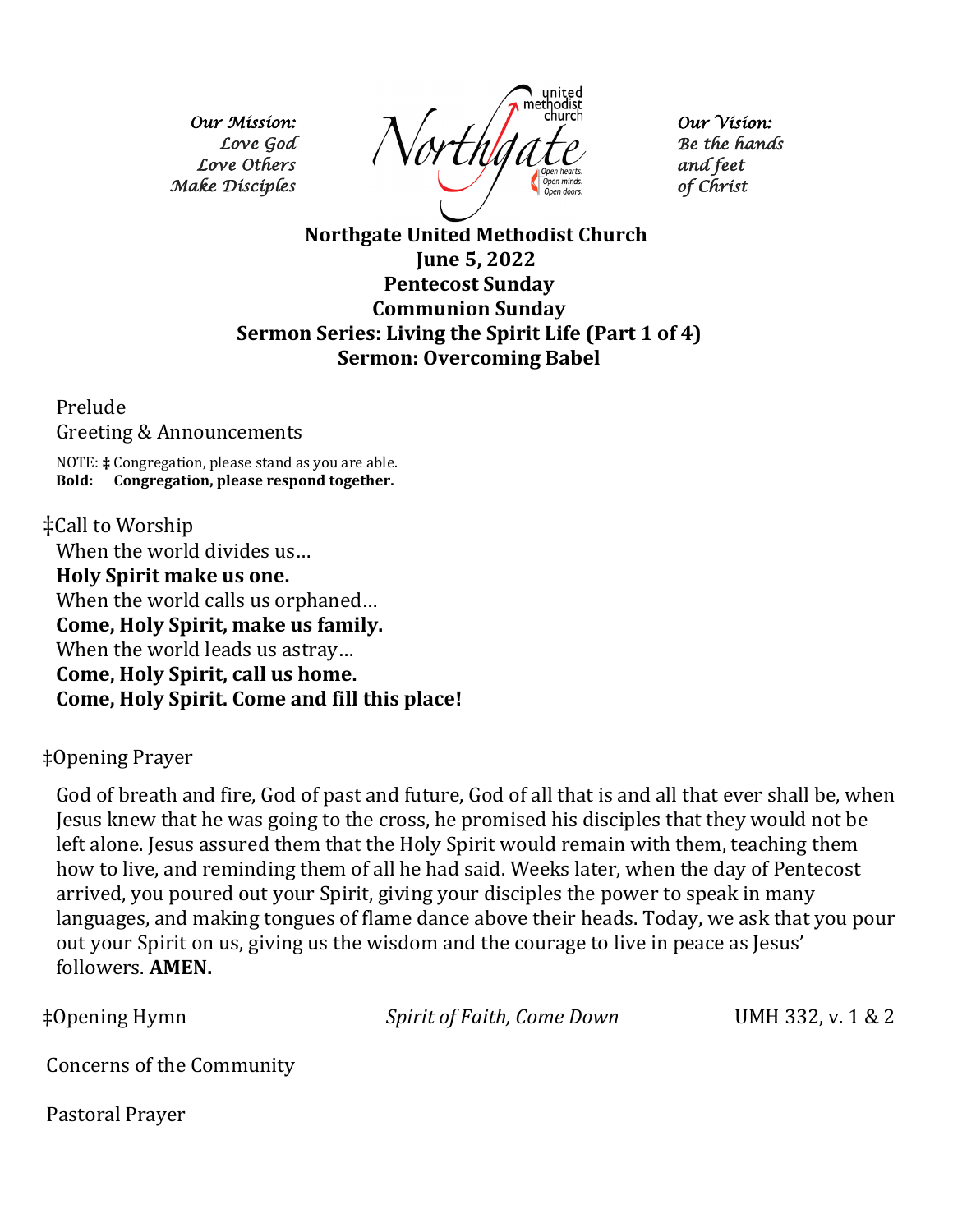| ‡Hymn                                                                                                                                                                                                                                                                                                                                                                                                                                                                                                                                                                                                                                                                                                                                                                               | <b>Spirit Song</b>     | <b>UMH 347</b> |
|-------------------------------------------------------------------------------------------------------------------------------------------------------------------------------------------------------------------------------------------------------------------------------------------------------------------------------------------------------------------------------------------------------------------------------------------------------------------------------------------------------------------------------------------------------------------------------------------------------------------------------------------------------------------------------------------------------------------------------------------------------------------------------------|------------------------|----------------|
| ‡Affirmation of Faith                                                                                                                                                                                                                                                                                                                                                                                                                                                                                                                                                                                                                                                                                                                                                               | "A Modern Affirmation" | <b>UMH 885</b> |
| Where the Spirit of the Lord is,<br>there is the one true church, apostolic and universal,<br>whose holy faith let us now declare:                                                                                                                                                                                                                                                                                                                                                                                                                                                                                                                                                                                                                                                  |                        |                |
| We believe in God the Father,<br>infinite in wisdom, power, and love,<br>whose mercy is over all his works,<br>and whose will is ever directed to his children's good.<br>We believe in Jesus Christ,<br>Son of God and Son of man,<br>the gift of the Father's unfailing grace,<br>the ground of our hope,<br>and the promise of our deliverance from sin and death.<br>We believe in the Holy Spirit<br>as the divine presence in our lives,<br>whereby we are kept in perpetual remembrance<br>of the truth of Christ,<br>and find strength and help in time of need.<br>We believe that this faith should manifest itself<br>in the service of love<br>as set forth in the example of our blessed Lord,<br>to the end<br>that the kingdom of God may come upon the earth. AMEN. |                        |                |
| <b>Young Disciples' Time</b>                                                                                                                                                                                                                                                                                                                                                                                                                                                                                                                                                                                                                                                                                                                                                        |                        | David Forbus   |

Anthem *Spirit of God* Choir

‡Scripture Acts 2:1-21

When the day of Pentecost had come, they were all together in one place. And suddenly from heaven there came a sound like the rush of a violent wind, and it filled the entire house where they were sitting. Divided tongues, as of fire, appeared among them, and a tongue rested on each of them. All of them were filled with the Holy Spirit and began to speak in other languages, as the Spirit gave them ability.

Now there were devout Jews from every people under heaven living in Jerusalem. And at this sound the crowd gathered and was bewildered, because each one heard them speaking in the native language of each. Amazed and astonished, they asked, "Are not all these who are speaking Galileans? And how is it that we hear, each of us, in our own native language?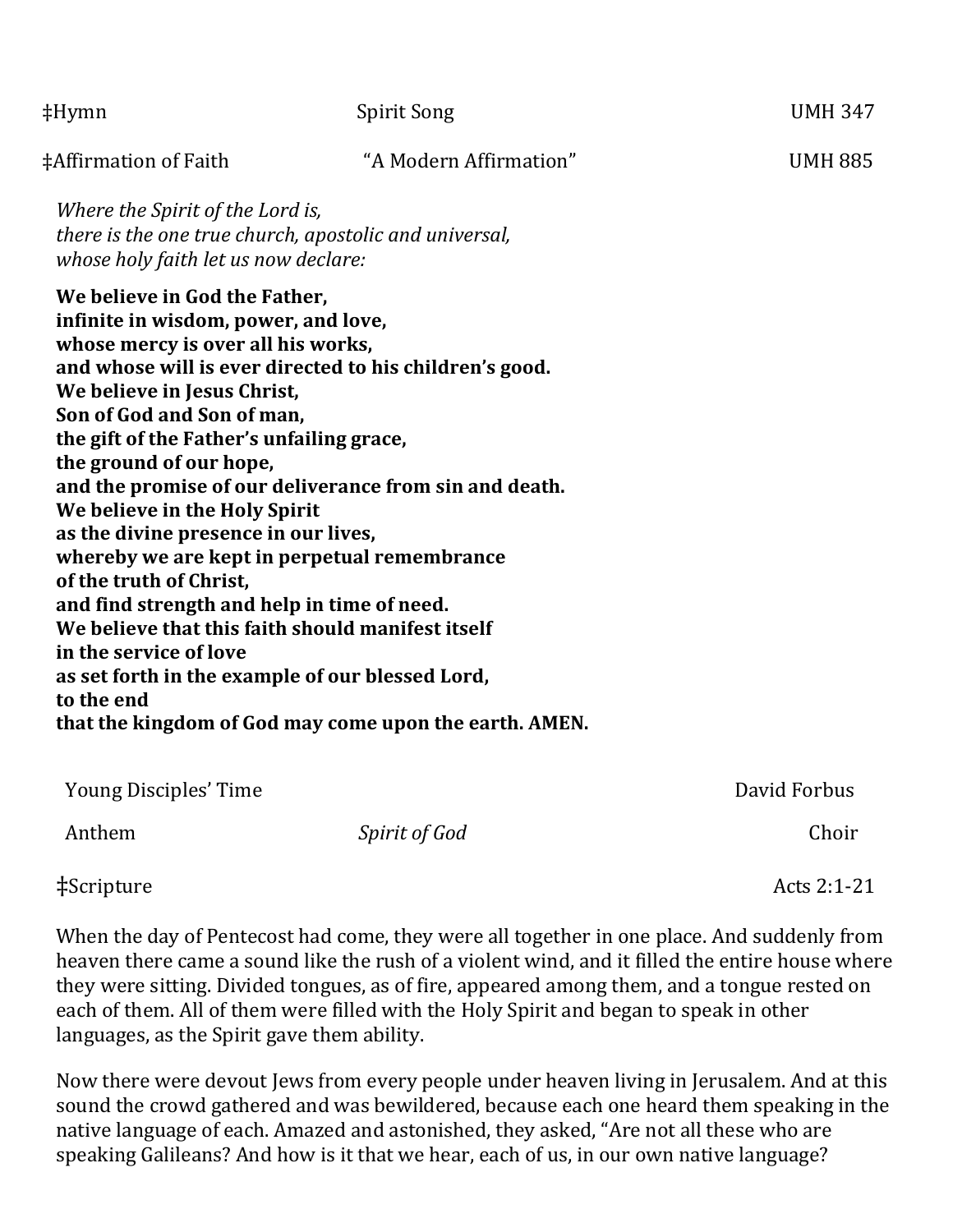Parthians, Medes, Elamites, and residents of Mesopotamia, Judea and Cappadocia, Pontus and Asia, Phrygia and Pamphylia, Egypt and the parts of Libya belonging to Cyrene, and visitors from Rome, both Jews and proselytes, Cretans and Arabs—in our own languages we hear them speaking about God's deeds of power." All were amazed and perplexed, saying to one another, "What does this mean?" But others sneered and said, "They are filled with new wine."

But Peter, standing with the eleven, raised his voice and addressed them, "Fellow Jews and all who live in Jerusalem, let this be known to you, and listen to what I say. Indeed, these are not drunk, as you suppose, for it is only nine o'clock in the morning. No, this is what was spoken through the prophet Joel:

'In the last days it will be, God declares, that I will pour out my Spirit upon all flesh, and your sons and your daughters shall prophesy, and your young men shall see visions, and your old men shall dream dreams. Even upon my slaves, both men and women, in those days I will pour out my Spirit, and they shall prophesy. And I will show portents in the heaven above and signs on the earth below, blood, and fire, and smoky mist. The sun shall be turned to darkness and the moon to blood, before the coming of the Lord's great and glorious day. Then everyone who calls on the name of the Lord shall be saved.'

This is the Word of God for the people of God.

# **Thanks be to God.**

"Overcoming Babel" Pastor Jennifer

Holy Communion Table I UMH 7-11

Invitation to Christian Discipleship